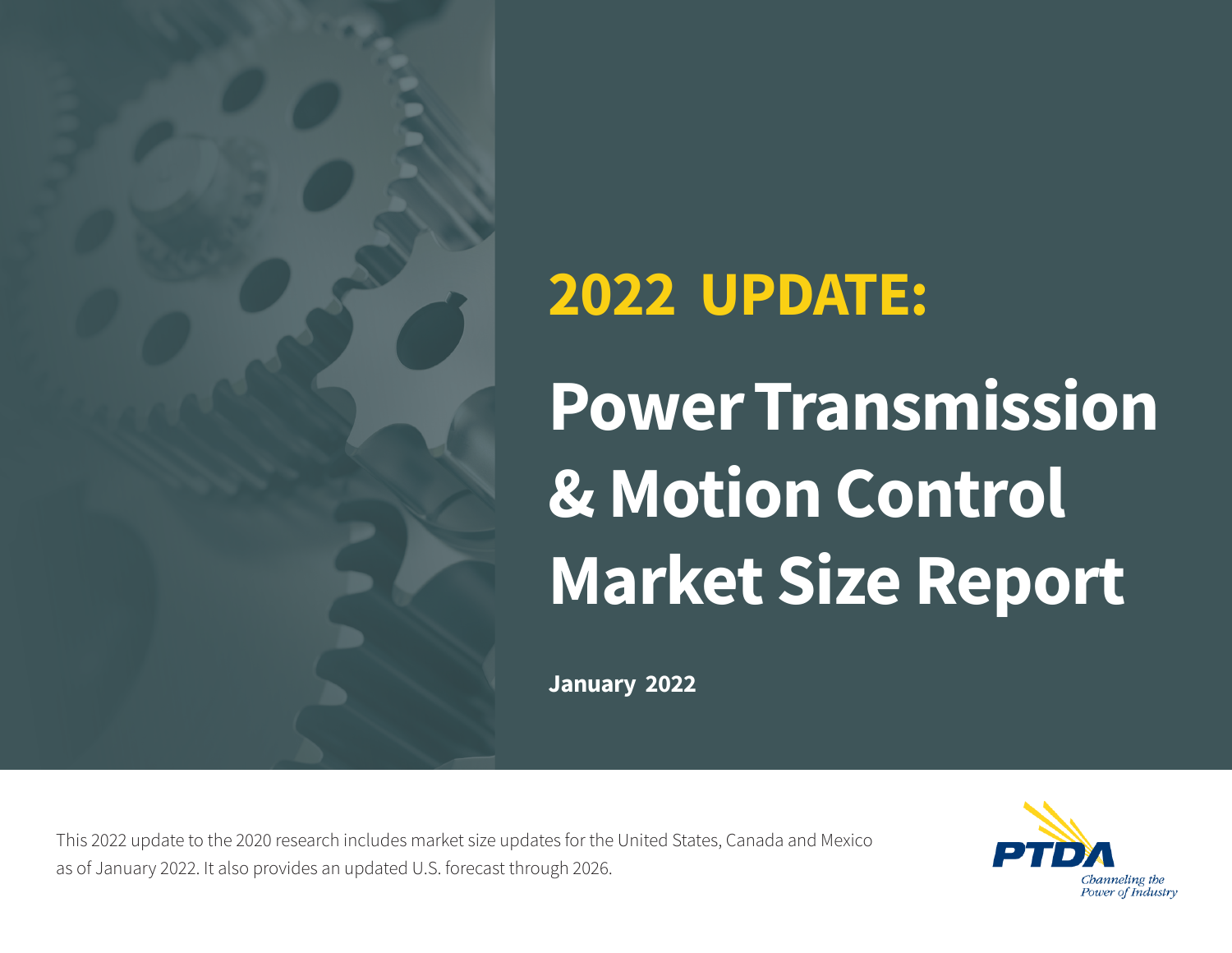## About this 2022 Update Report

#### Introduction

This report, compiled exclusively for the Power Transmission Distributors Association, provides data for the U.S., Canada and Mexico. It details market size and segmentation across PTDA's 14 core product families. Certain product categories were further expanded. For example, bearings is segmented into roller bearings, ball bearings and mounted bearings.

This collection of data is designed to give PTDA members a clearer picture of their existing markets and product mix and to help identify opportunities to grow. Regardless of the geographic territory you analyze, the data provides a better understanding of market size, segmentation and product mix.

This data provide a benchmark tool for distributors and manufacturers. When applying this data for the purpose of market share and segmentation benchmarking, it is important to note that few manufacturers or distributors sell all products that define a specific product category. Further estimation based on your specific product portfolio, market position and knowledge is recommended.

#### About the Power Transmission Distributors Association



The Power Transmission Distributors Association is the leading association for the industrial power transmission/ motion control distribution channel. PTDA exists to advance the industrial power transmission distribution channel and strengthen members to be successful, profitable and competitive in a changing market environment.

PTDA's members are the companies that distribute and manufacture the components that keep your world running smoothly. PTDA's membership comprises more than 325 companies. Guided by a member-focused strategic plan, the Association harnesses the expertise and intellectual capital of its collective membership to provide high-quality networking opportunities and best-in-class programs that enable member companies to compete more effectively in a changing marketplace.

#### Power Transmission Distributors Association

230 W. Monroe St. Chicago, IL 60606-4703 (312) 516-2100 www.ptda.org

#### Table of Contents

IMPORTANT NOTE: This report updates the 2020 PTDA Power Transmission & Motion Control Market Size Report, which provided pre-pandemic market size benchmarks as of January 2020. The 2022 market size estimate is effective as of January 2022. The annual market sizes in this report can be considered effective for the preceding 12 months, or for the calendar year 2021.

#### The Research

PTDA has published periodic market size estimates for North American power transmission, motion control and fluid power markets since 2013. PTDA is committed to supporting its members with benchmarking data and customer intelligence for strategic market planning and to better align product and service strategy with customer expectations.

For more information on PTDA's market data resources, go to www.ptda.org/resources.

MDM Analytics, a division of Modern Distribution Management, has conducted the market research and published the first market size report in 2013, with updates in 2016, 2020 and 2022. PTDA members have generously provided insight and market knowledge to guide and improve the quality of the research.

Please contact MDM Analytics with any questions regarding this report.

MDM Analytics, (303) 443-5060 www.mdm.com/mdm-analytics info@mdm.com

#### © 2013, 2016, 2020, 2022 Power Transmission Distributors Association

This report and its findings are proprietary to the Power Transmission Distributors Association and should not be copied, reproduced, distributed, published, entered into a database, displayed, modified or transmitted in any way to anyone who did not participate in the research and/or purchasers of this report without the express approval of the Power Transmission Distributors Association.

Version: 03-2022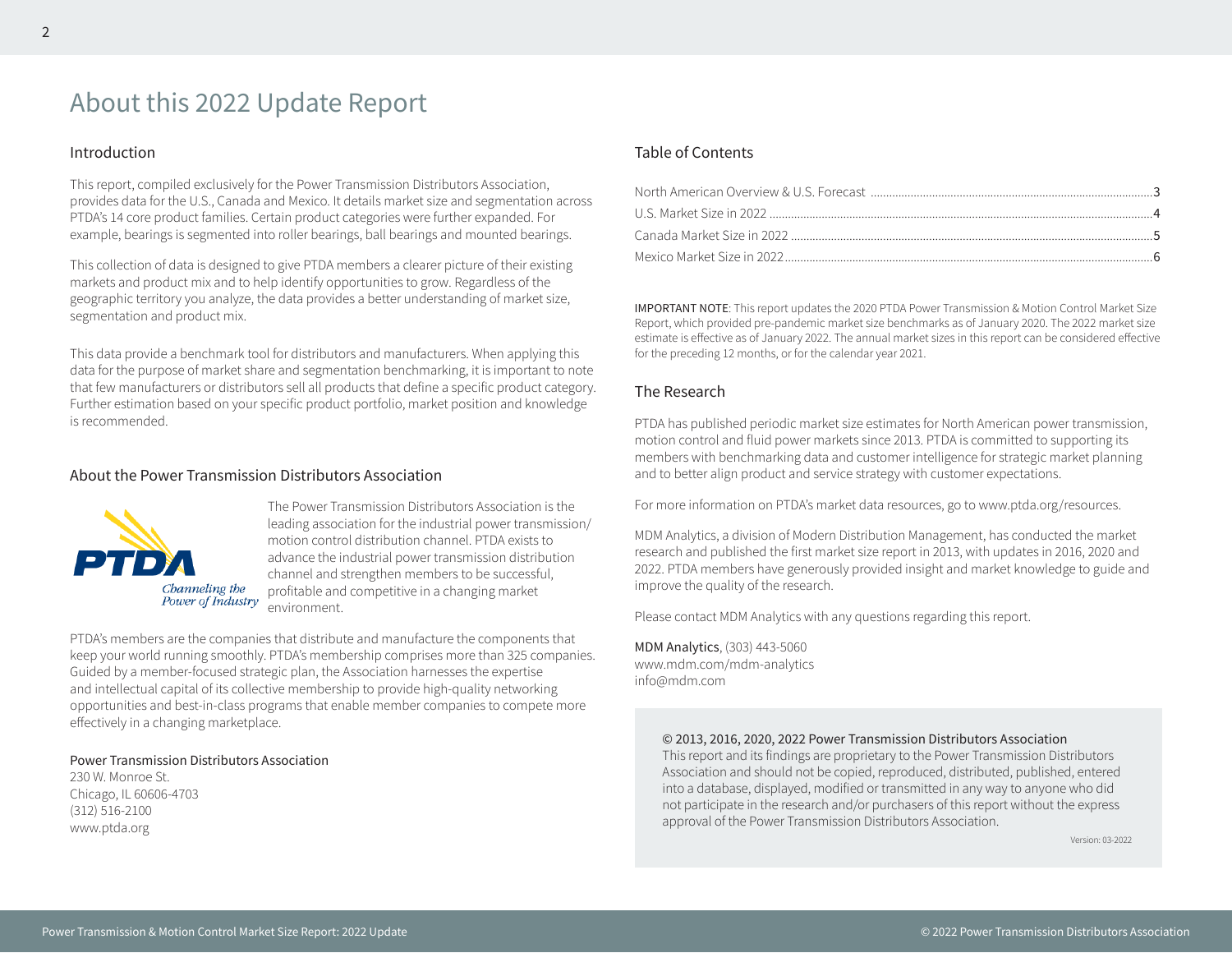## North America 2022 Update: Market Size & U.S. Forecast

#### Overview

PTDA members in 2022 have a \$90-billion opportunity across North American markets for its core set of 14 power transmission, motion control and fluid power product categories. That's up 13% over pre-pandemic levels at the start of 2020.

#### **PT/MC Products: 2-Year Change in Total Available Market Size (US\$ Billions)**

|               | 2020   | 2022   | % Change |
|---------------|--------|--------|----------|
| United States | \$65.3 | \$73.5 | $+13%$   |
| Canada        | \$7.1  | \$8.0  | $+12%$   |
| Mexico        | \$7.1  | \$8.9  | $+25%$   |
| North America | \$79.7 | \$90.4 | $+13%$   |

Markets for PTDA members rebounded strongly in 2021 in spite of the most volatile market and economic conditions, according to the latest update in its ongoing market size benchmarking research series. Overall, North American markets for PTDA-member product categories have increased double digits since the beginning of 2020. The forecast for U.S. market demand for PTDA members looks positive for the next five years as well.

PTDA has benchmarked the size and potential of North American markets across the 14 core PTDA-member product categories since 2013 to give its members a competitive edge with better visibility into market opportunities by product category, customer segments and territory. This 2022 report provides an important update to the 2020 PTDA Power Transmission & Motion Control Market Size Report. That report provided pre-COVID market size estimates for North America. With the most volatile global recession and recovery in history in 2020-2021, this 2022 update benchmarks the estimated market size as of January 2022 and forecasts a more stable period of growth going forward.

While markets remain highly volatile with continued instability – including inflation, workforce and supply chain challenges, this report gives PTDA members a more timely view of current market opportunity and forecast growth over the next five years (see U.S. forecast on this page, next column).

IMPORTANT NOTE: This report updates the 2020 PTDA Power Transmission & Motion Control Market Size Report, which provided market size benchmarks as of January 2020. The 2022 market size estimate is effective as of January 2022. The market sizes in this report can be considered effective for the preceding 12 months, or for the calendar year 2021.

#### U.S. Forecast: 2022-2026

The volatility of the 2020 recession and subsequent rebound has challenged every business in its planning process for 2021 and beyond. This 2022 edition of PTDA's ongoing market size benchmakring series provides a forecast and ten-year time series, from 2014-2024, for U.S. PT/ MC markets. Developed by MDM Analytics, this proprietary forecast gives PTDA members a valuable tool to use in combination with the market size and segmentation data.

While the size of the U.S. market for the 14 PT/MC product categories profiled in this report is estimated at \$73.5 billion for the calendar year 2021, industry demand is estimated to increase 10% in 2022, then moderate with 4% growth in 2023 before slowing to lower single-digit rates of annual increase through 2026.



#### **Forecast\*: Current | Forecast**

Moody's Analytics is the source for macroeconomic forecasts as the foundation for MDM Analytics' forecasting model. MDM refines the forecasting model with industry-specific inputs by compiling a range of historical data on the U.S. economy, primary PT/MC customer segments and wholesale distribution data. These sources provide important corollary macroeconomic data on which the PT/MC distribution channel is dependent (for example, GDP, industrial production index, construction activity, vehicle sales, etc.).

MDM applies statistically sound econometric methods to quarterly historic data on estimated revenues and the national indicators to assemble the final forecast model, which is updated on a quarterly basis. Contact MDM Analytics for more information.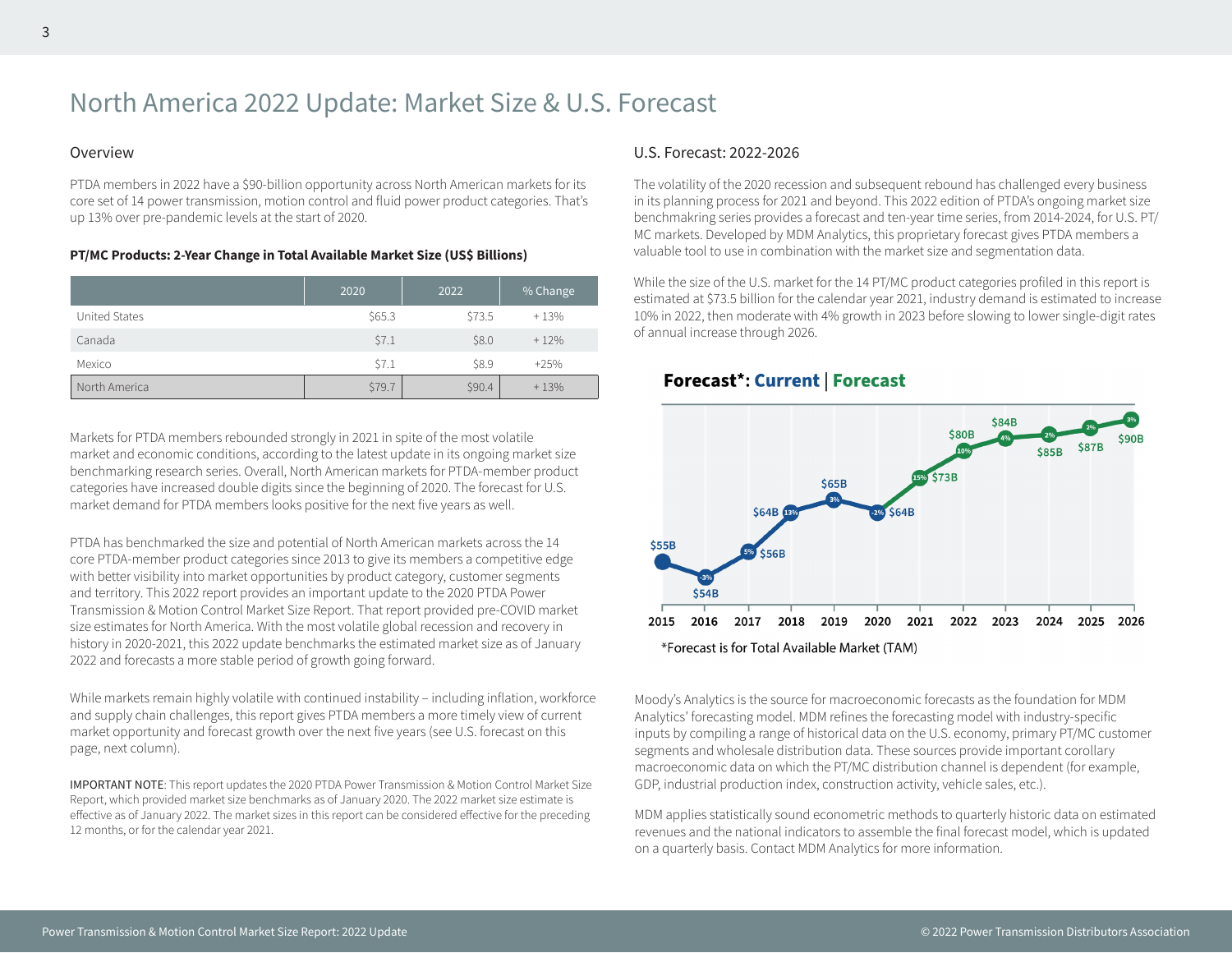## United States 2022 Update: Total Market

The market size for power transmission and motion control products in the United States was an estimated \$73.5 billion, at the beginning of 2022. This market size represents a 13% increase over the estimated U.S. market size two years ago.

- The following estimates represent the total available U.S. market for 14 major product categories. All estimates represent end-user demand, in U.S. dollars, and include distributor margin.
- This report also breaks out Total Market estimates for product classes within some categories. For example, estimates for roller, ball and mounted bearings are under the total Bearings estimate.

| (in US\$ Millions) |
|--------------------|
|                    |
|                    |
|                    |
|                    |
|                    |
|                    |
|                    |
|                    |
|                    |
|                    |
|                    |
|                    |
|                    |
|                    |
|                    |
|                    |
|                    |
|                    |
|                    |
|                    |
|                    |
|                    |
|                    |
|                    |
|                    |
|                    |

Includes: CONUS, Alaska, and Hawaii

#### United States: Change in Total Available Market Size – 2020 to 2022

This table provides market size estimates for 14 major product categories as of the beginning of 2020 and 2022, and the two-year percentage change.

|                                    | Total U.S. Available Market (US\$ Millions) |          |          |
|------------------------------------|---------------------------------------------|----------|----------|
|                                    | 2020                                        | 2022     | % Change |
| Adjustable/Variable Speed Drives   | \$2,841                                     | \$3,003  | 6%       |
| <b>Bearings</b>                    | \$10,622                                    | \$13,090 | 23%      |
| Belt & Chain Drives                | \$2,865                                     | \$3,345  | 17%      |
| Clutches & Brakes                  | \$931                                       | \$1,063  | 14%      |
| Controls                           | \$7,207                                     | \$7,733  | 7%       |
| Conveyors & Material Handling      | \$6,575                                     | \$7,535  | 15%      |
| Shaft Couplings & U-Joints         | \$429                                       | \$489    | 14%      |
| <b>Hydraulics &amp; Pneumatics</b> | \$3,560                                     | \$3,885  | 9%       |
| Gearing                            | \$7,829                                     | \$8,460  | 8%       |
| Motors                             | \$9,781                                     | \$10,833 | 11%      |
| Industrial Specialty Chemicals     | \$2,395                                     | \$2,627  | 10%      |
| Linear Motion                      | \$4,423                                     | \$4,950  | 12%      |
| Pumps                              | \$3,093                                     | \$3,301  | 7%       |
| Accessories                        | \$2,741                                     | \$3,214  | 17%      |
| Total                              | \$65,289                                    | \$73,528 | 13%      |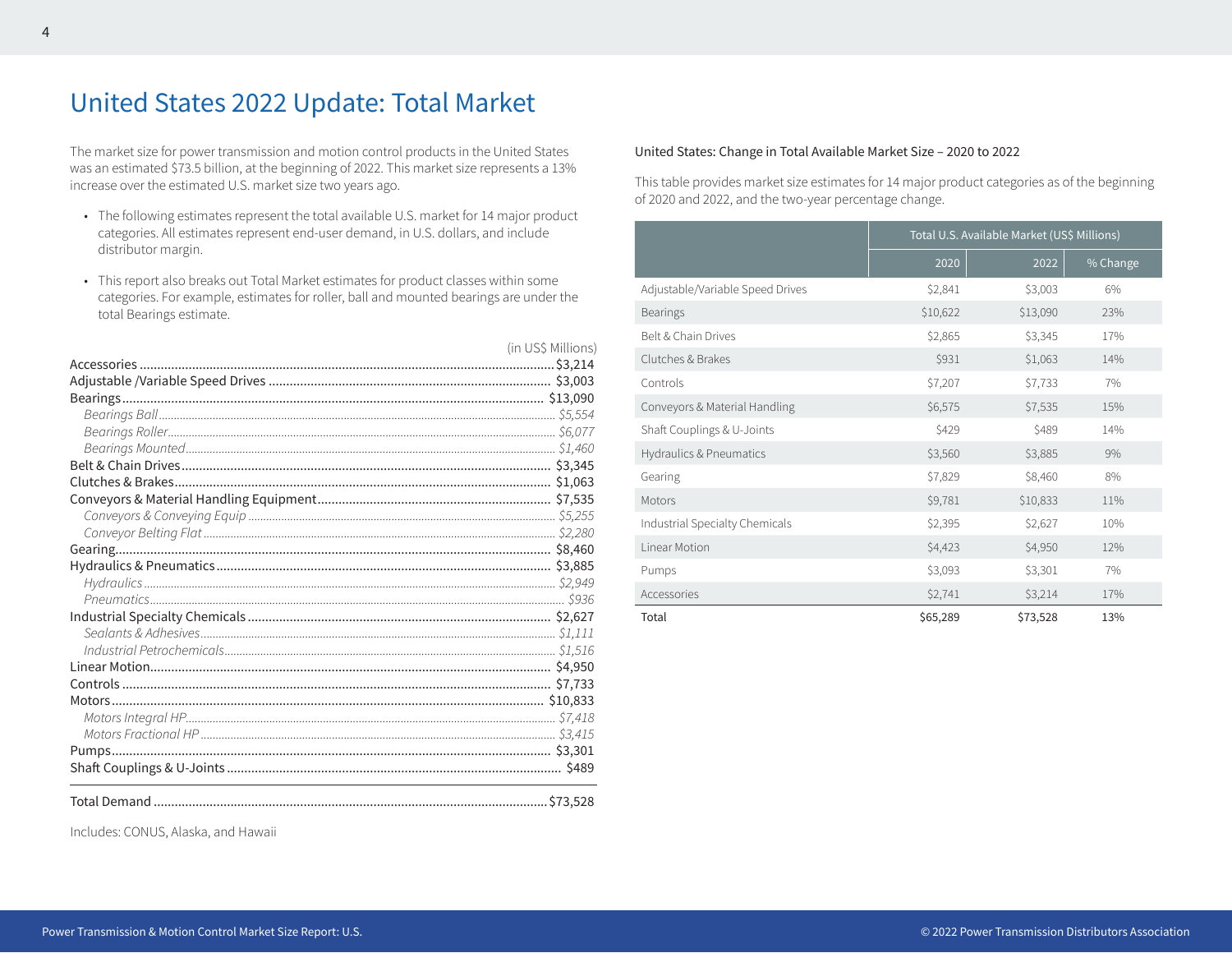## Canada 2022 Update: Total Market

The market size for power transmission and motion control products in Canada was an estimated \$8.0 billion, at the beginning of 2022. This market size represents a 12% increase over the estimated U.S. market size two years ago.

- The following estimates represent the total available Canada market for 14 major product categories. All estimates represent end-user demand, in U.S. dollars, and include distributor margin.
- This report also breaks out Total Market estimates for product classes within some categories. For example, estimates for roller, ball and mounted bearings are under the total Bearings estimate.

| (in US\$ Millions) |
|--------------------|
|                    |
|                    |
|                    |
|                    |
|                    |
|                    |
|                    |
|                    |
|                    |
|                    |
|                    |
|                    |
|                    |
|                    |
|                    |
|                    |
|                    |
|                    |
|                    |
|                    |
|                    |
|                    |
|                    |
|                    |
|                    |
|                    |

#### Canada: Change in Total Available Market Size – 2020 to 2022

This table provides market size estimates for 14 major product categories as of the beginning of 2020 and 2022, and the two-year percentage change.

|                                  | Total Canada Available Market (US\$ Millions) |         |          |
|----------------------------------|-----------------------------------------------|---------|----------|
|                                  | 2020                                          | 2022    | % Change |
| Adjustable/Variable Speed Drives | \$282                                         | \$293   | 4%       |
| <b>Bearings</b>                  | \$1,387                                       | \$1,713 | 24%      |
| Belt & Chain Drives              | \$377                                         | \$440   | 17%      |
| Clutches & Brakes                | \$120                                         | \$137   | 14%      |
| Controls                         | \$768                                         | \$810   | 5%       |
| Conveyors & Material Handling    | \$795                                         | \$874   | 10%      |
| Shaft Couplings & U-Joints       | \$55                                          | \$64    | 16%      |
| Hydraulics & Pneumatics          | \$344                                         | \$369   | 7%       |
| Gearing                          | \$706                                         | \$762   | 8%       |
| Motors                           | \$902                                         | \$985   | 9%       |
| Industrial Specialty Chemicals   | \$273                                         | \$292   | 7%       |
| Linear Motion                    | \$390                                         | \$432   | 11%      |
| Pumps                            | \$354                                         | \$371   | 5%       |
| Accessories                      | \$348                                         | \$409   | 18%      |
| Total                            | \$7,100                                       | \$7,951 | 12%      |